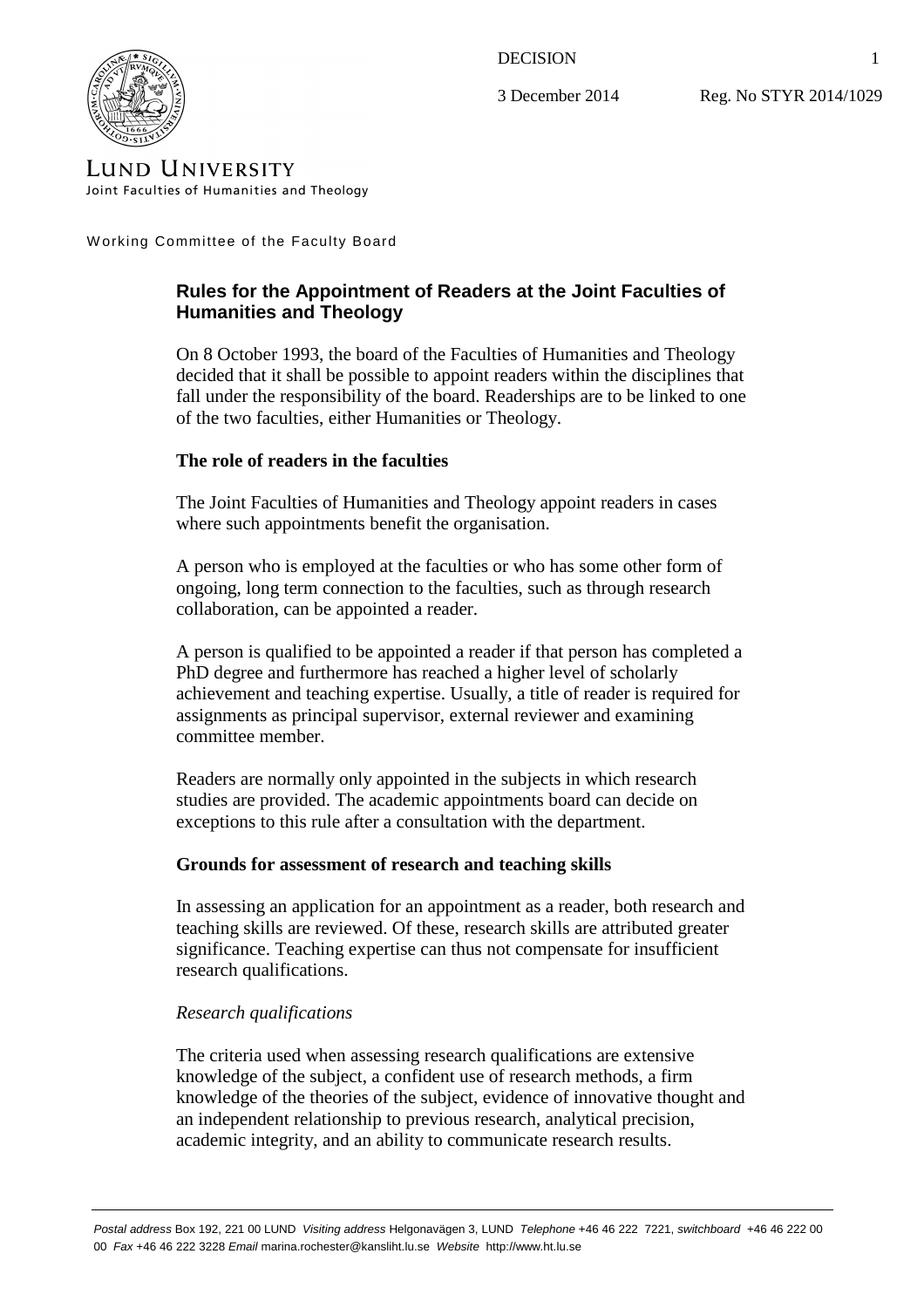In comparison with his or her PhD thesis, the applicant should have acquired a broader scholarly register and demonstrated a positive trend in his or her development. This means an extension in both the specialisation and breadth of the applicant's research, documented through scholarly production of a scope and quality at least equivalent to another doctoral thesis. A manuscript of equivalent scope which has been accepted for publication, appropriately documented, can be approved for review. In exceptional cases, publications produced before the applicant's doctoral thesis may also be taken into account.

Furthermore, the applicant must be able to demonstrate active participation in the research community's debates, through publication in specialist journals, etc.

#### *Teaching qualifications*

To be appointed a reader, the applicant must be able to give evidence of teaching skills and experience. Particular emphasis is placed on experience of supervision in second and third cycle studies. Experience of teaching and supervision is to be documented through information on courses taught, directed and developed as well as the level and scope of supervision. Completed training in teaching and learning in higher education must be documented.

#### **The application process**

Applications for appointment as a reader are to be made to the board of the Joint Faculties of Humanities and Theology (address: Kansli HT, Box 192, 221 00 Lund, or internally to internal mailing code 30). The application should clearly state the *discipline or subject* in which the applicant wishes to be appointed a reader.

The application is to be drawn up in accordance with the Instructions for applicants for academic appointments at the Joint Faculties of Humanities and Theology (http://www.ht.lu.se/lediga). The *doctoral thesis* shall always be submitted with the application in order to allow assessment of progression*.* All documents are to be submitted *in duplicate*. A statement from the department is to be attached to the application, accounting for the benefit to the organisation of appointing the applicant as a reader. The department's statement is also to propose a subject for the readership title.

The material on which the academic appointments board bases its decision is to include a written statement of the applicant's qualifications from an independent external expert who is not a member of the academic appointments board. The expert is to be appointed by the academic appointments board on the advice of the relevant departmental board. Potential conflict of interest is always to be taken into account. The applicant is to be offered the opportunity to submit an objection to the decision.